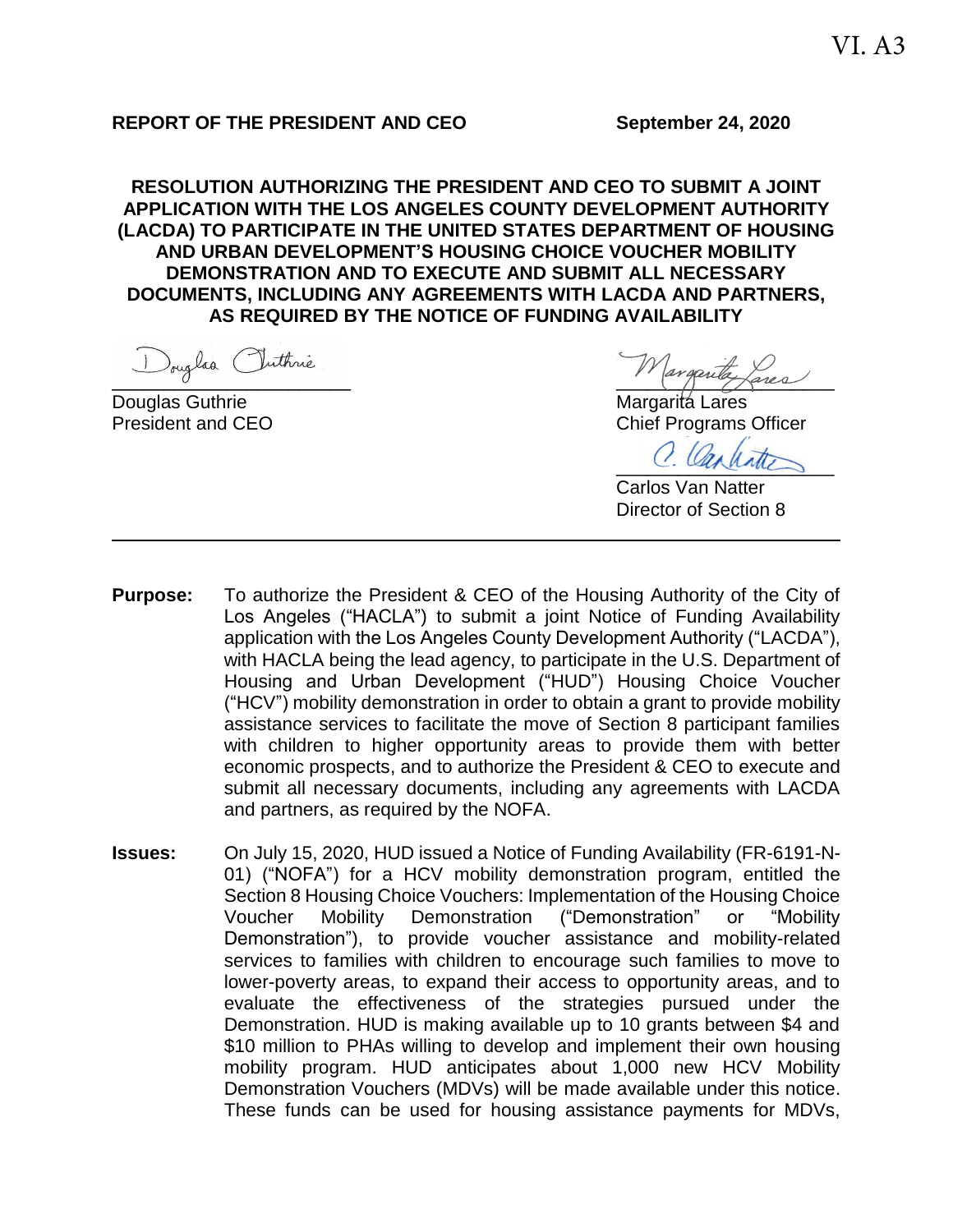mobility related services, security deposit assistance, staff training, startup costs of program implementation, and program plan development.

Housing mobility programs have been implemented by some public housing authorities ("PHAs") and generally include mobility-related services such as pre- and post-move supports, family financial assistance (e.g. security deposits), landlord outreach, and housing search assistance and navigation in low poverty areas, as well as administrative policies such as adequate payment standards in opportunity areas and extended voucher search times. Recent research in Seattle-King County suggested that these services greatly helped in facilitating family moves to higher opportunity areas. HUD issued this NOFA to build upon this research and expand mobility programs in other parts of the country.

HACLA is currently in the process of negotiating an interagency agreement with LACDA to submit the joint NOFA application and participate in the Mobility Demonstration by jointly administering a regional mobility program. HACLA and LACDA believe that this program would be mutually beneficial and a public service to the participants they serve. HACLA and LACDA currently have a contract (HA-2019-122-NF) with the Poverty & Race Research Action Council ("PRRAC") to assist with the NOFA application and implementation of the mobility program.

This Demonstration will take place over the course of six years. The first year will consist mainly of planning, with mobility services taking place from years two to six. HUD will provide technical assistance for program and research design. Throughout the six years, there will be regular reporting of research data to HUD. For the study, HACLA and LACDA will need to jointly recruit a minimum of 1,950 Section 8 families to participate. Eligible families for the study will be new admissions to the HCV program and existing voucher holders with at least one child under the age of 13. Once recruited, these families will be randomly assigned into two treatment groups and one control group. The first treatment group will receive comprehensive mobilityrelated services ("CMRS"), which is the full set of mobility services, while the second treatment group will receive selected mobility-related services ("SMRS") that will consist of a subset of CMRS.

CMRS and SMRS families will receive services including but not limited to: pre-move services such as providing information on schools, the opportunity to tour and meet with school staff, educators, and any necessary educational support services housing search assistance, family financial assistance, landlord recruitment, and post-move services. CMRS families are to receive the services starting in year two. SMRS families will receive a subset of these services in year three of the study, once it is determined which interventions used in CMRS seem more promising.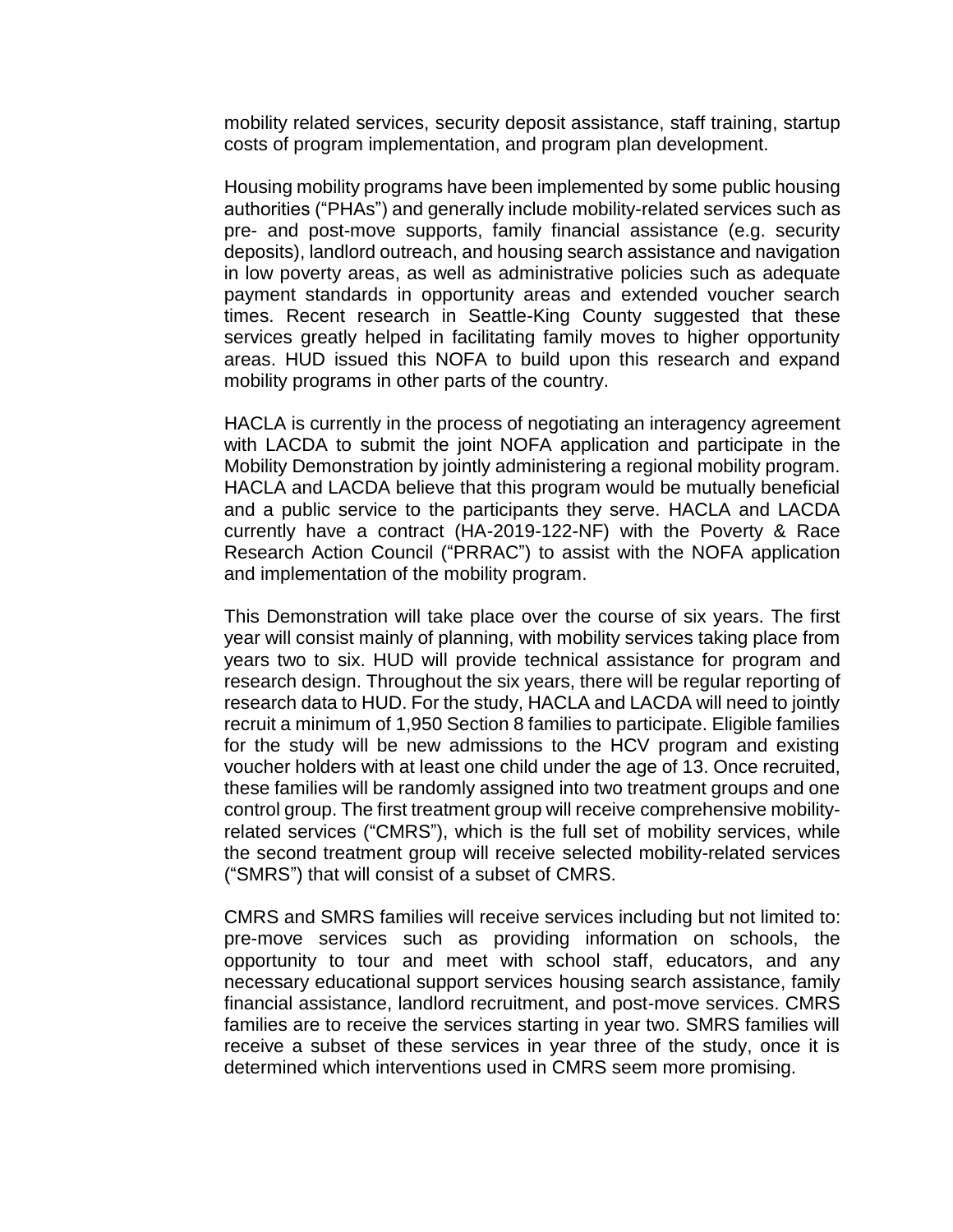The HUD HCV Mobility Demonstration NOFA requires that all applicant PHAs "must submit a board resolution showing the PHA's interest in participating in the Demonstration, willingness to comply with all applicable requirements and the evaluation, and all the reporting requirements." The resolution must be approved before the application deadline of October 13, 2020.

**Vision Plan**: PEOPLE Strategy No. 7: Enhance resident access to education opportunities, workforce readiness training, and skills development.

> Participation in the Mobility Demonstration would align with PEOPLE Strategy No. 7. Facilitating participant family moves into higher opportunity areas would allow parents to have better job opportunities and children access to better schools and resources. This would result in improved test scores for children, increased employment for parents, and increased income for participant families, which are metrics for success of this strategy.

> PLACE Strategy No. 3: Improve and expand Section 8 program, policies, and efficiencies.

> One of the goals of the Section 8 program is to alleviate income disparities by providing safe and affordable housing. An impediment of this goal is the concentration of families in low opportunity areas that limit their upward mobility. Participation with the Mobility Demonstration would serve to improve and expand the Section 8 program.

> One of the "year one and near term" goals of PLACE Strategy No. 3 is to "improve tools to support housing searches, provide support and training to prepare Section 8 voucher holders to be competitive in hot rental markets." This goal aligns with that of HUD's Mobility Demonstration.

> Another near term goal is to "assess current landlord outreach and support" and to recommend program shifts that can increase landlord participation. This is one of the strategies that HACLA and LACDA seek to implement in the regional mobility program.

**Funding:** This administrative action does not require funding.

**Environmental Review:** This action is exempt.

**Section 3:** This action is exempt.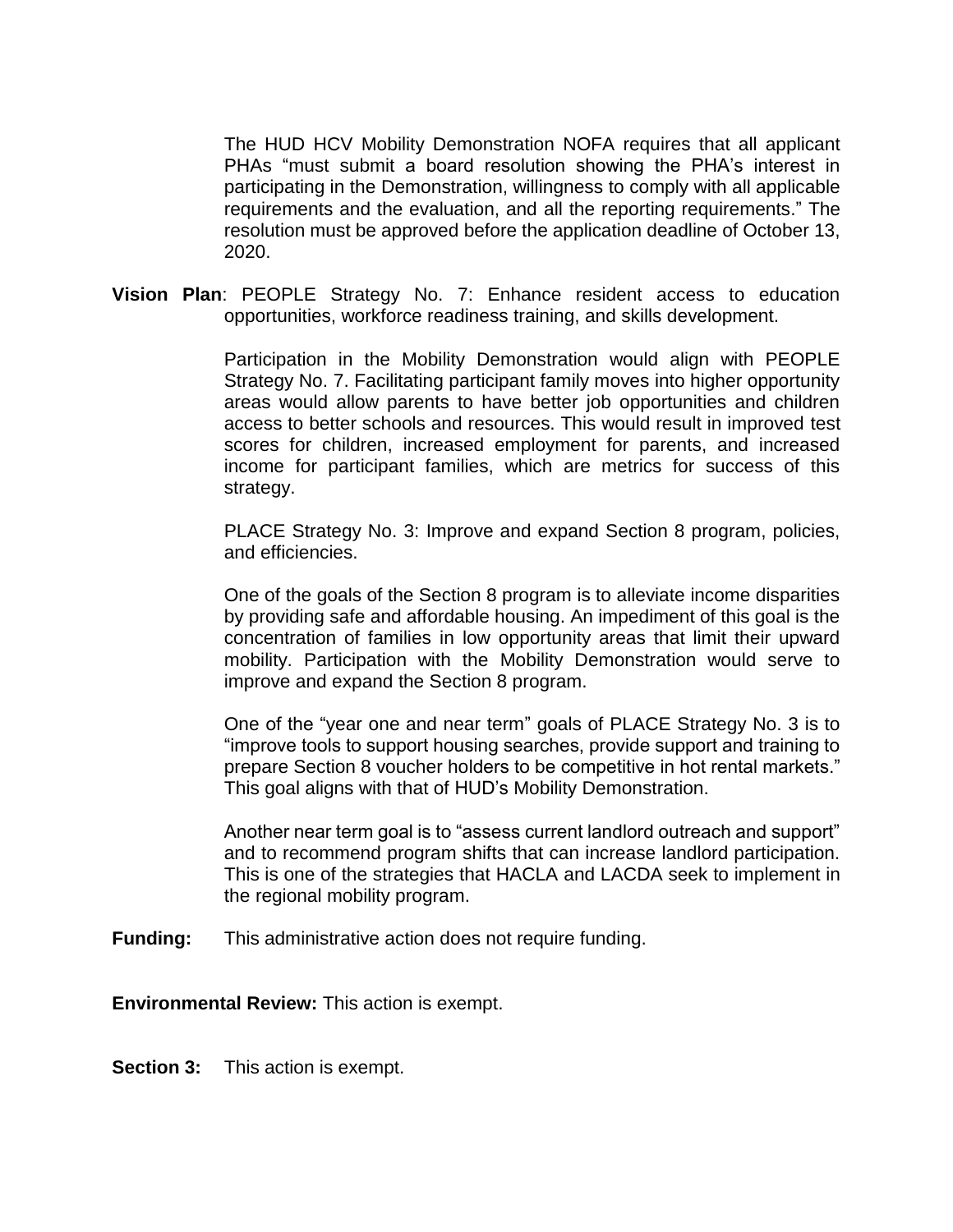## **Attachments**:

1. Resolution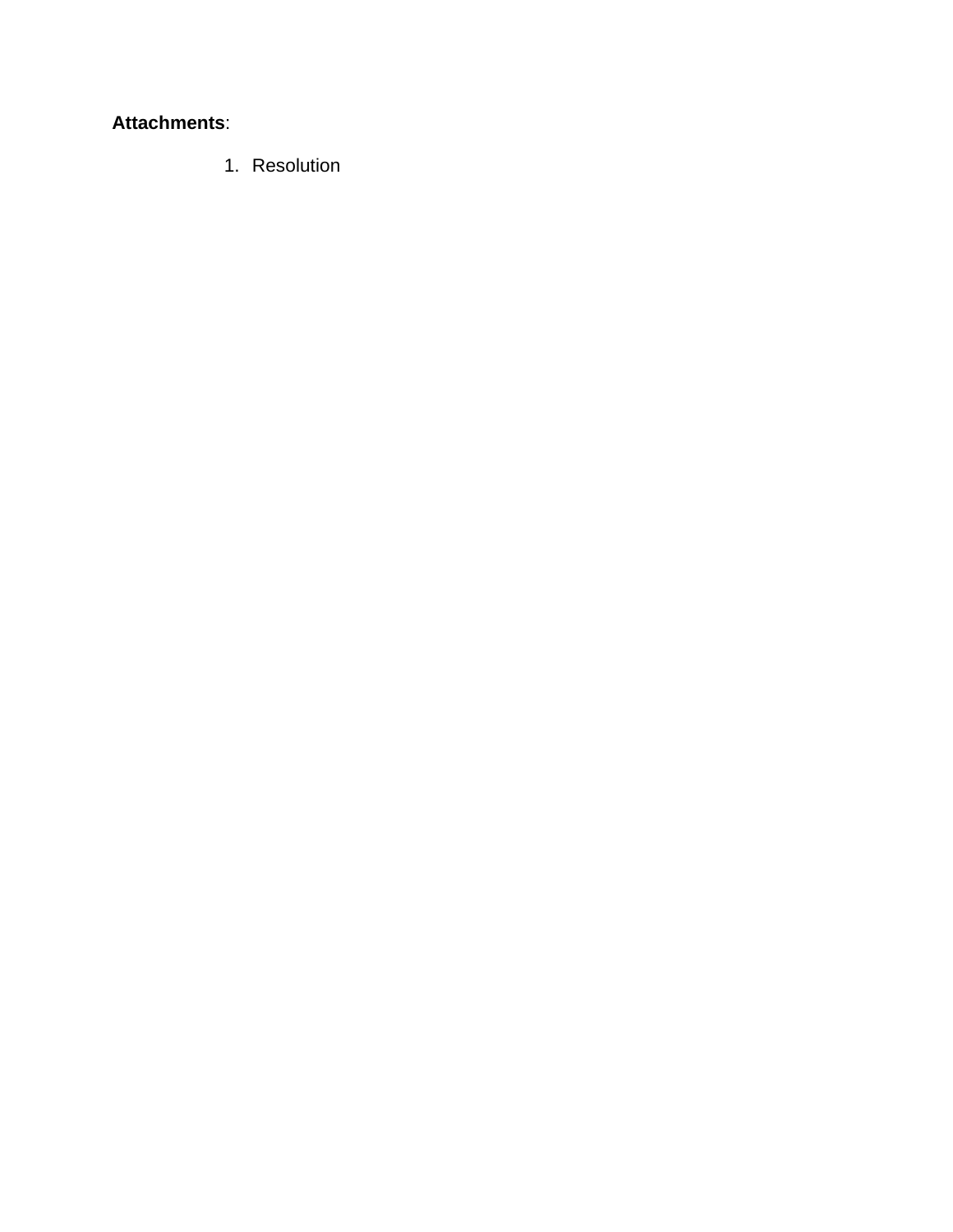### **RESOLUTION NO.\_\_\_\_\_\_\_\_\_\_\_\_\_\_\_\_\_\_\_\_\_**

#### **RESOLUTION AUTHORIZING THE PRESIDENT AND CEO TO SUBMIT A JOINT APPLICATION WITH LOS ANGELES COUNTY DEVELOPMENT AUTHORITY (LACDA) TO PARTICIPATE IN THE UNITED STATES DEPARTMENT OF HOUSING AND URBAN DEVELOPMENT'S HOUSING CHOICE VOUCHER MOBILITY DEMONSTRATION AND TO EXECUTE AND SUBMIT ALL NECESSARY DOCUMENTS, INCLUDING ANY AGREEMENTS WITH LACDA AND PARTNERS, AS REQURED BY THE NOTICE OF FUNDING AVAILABLITY**

**WHEREAS**, the U.S. Department of Housing and Urban Development's ("HUD") Housing Choice Voucher ("HCV") program can enable low-income families with children to move to safe neighborhoods with high-quality schools; however, many families participating in the program remain in high-poverty areas for a variety of reasons; and

**WHEREAS**, during this long-standing affordable housing crisis, unique new sources of grant funds may be available through both public and private sources which provide opportunities to further the Housing Authority of the City of Los Angeles' ("HACLA") mission; and

**WHEREAS**, the HCV program funding provisions in the fiscal year 2019 funding bill for HUD and other agencies (Consolidated Appropriations Act, 2019 (P.L. 116-6)) provided specific funding for an HCV mobility demonstration program, which would enable public housing agencies to administer HCV assistance in a manner designed to encourage families with children to move to lower poverty areas and expand access to high-opportunity communities; and

**WHEREAS**, HUD has issued a Notice of Funding Availability (FR-6191-N-01), dated July 15, 2020 ("NOFA"), for this mobility demonstration program, entitled the Section 8 Housing Choice Vouchers: Implementation of the Housing Choice Voucher Mobility Demonstration ("Mobility Demonstration"); and

**WHEREAS**, HACLA desires to submit a joint application, with HACLA being the lead agency, for Mobility Demonstration grant funds and requires authorization from the Board of Commissioners to submit such applications to HUD for its review and consideration, on its own behalf and in cooperation with its co-applicant the Los Angeles County Development Authority ("LACDA"); and

**WHEREAS**, HACLA has reviewed the NOFA and all other program requirements made available by HUD as of the date of this resolution, has determined that HACLA and LACDA have the requisite profile required by the NOFA, and intends to only submit an application that complies with all available and applicable terms and conditions; and

**WHEREAS**, HACLA will be required to set aside one turnover voucher for every two Mobility Demonstration Vouchers to be awarded by HUD in the study; and